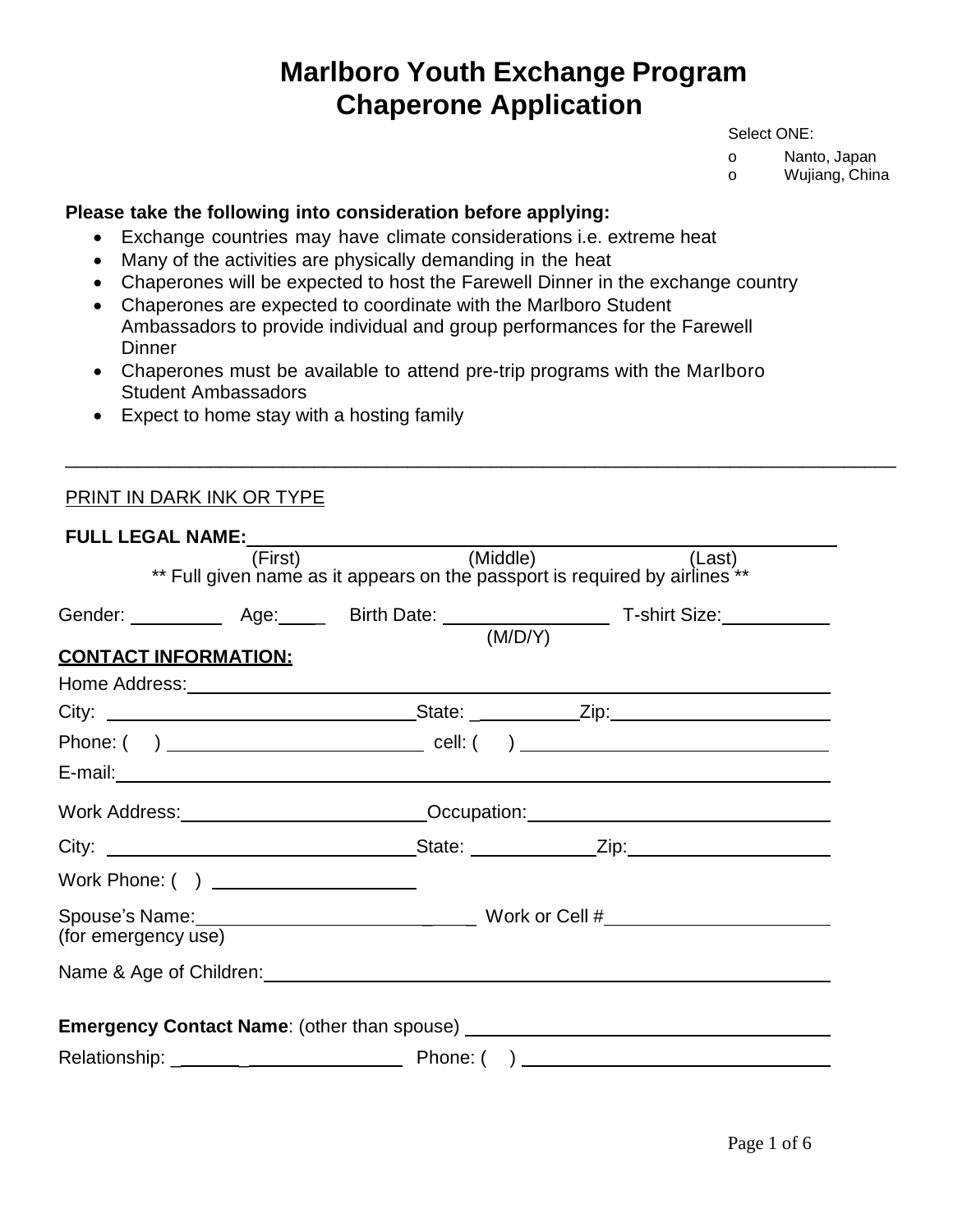### **TRAVEL:**

|                                                                                                     | 1. Have you flown domestically before? O Yes O No |                        |      | O No<br>Internationally? O Yes              |  |  |  |  |
|-----------------------------------------------------------------------------------------------------|---------------------------------------------------|------------------------|------|---------------------------------------------|--|--|--|--|
| 2.                                                                                                  | Do you have a current passport?                   | O Yes                  | O No | <b>Expiration Date:</b><br>Passport Number: |  |  |  |  |
| Have you chaperoned a group of youth before? O Yes O No<br>If yes, please list 2 most recent times: |                                                   |                        |      |                                             |  |  |  |  |
|                                                                                                     | Event/Group                                       | Approximate # of Youth |      | Month/Year                                  |  |  |  |  |
|                                                                                                     | Event/Group                                       | Approximate # of Youth |      | Month/Year                                  |  |  |  |  |

Have you applied for this position in the past? 0 Yes 0 No If so, what year(s)

Have you had a background check? (If selected as a chaperone, you will need to provide us with necessary information to perform a background check)  $\overrightarrow{O}$  Yes  $\overrightarrow{O}$  No

Do you speak a foreign language? If so, please list languages spoken with level of competency: (fluent or understand & speak basic social language)

| <b>Languages</b> | <b>Competency</b> |
|------------------|-------------------|
|                  |                   |
|                  |                   |
|                  |                   |

\_ \_ \_ \_

Briefly describe your involvement with children/teens through teaching, extracurricular activities such as coaching, scouts, etc.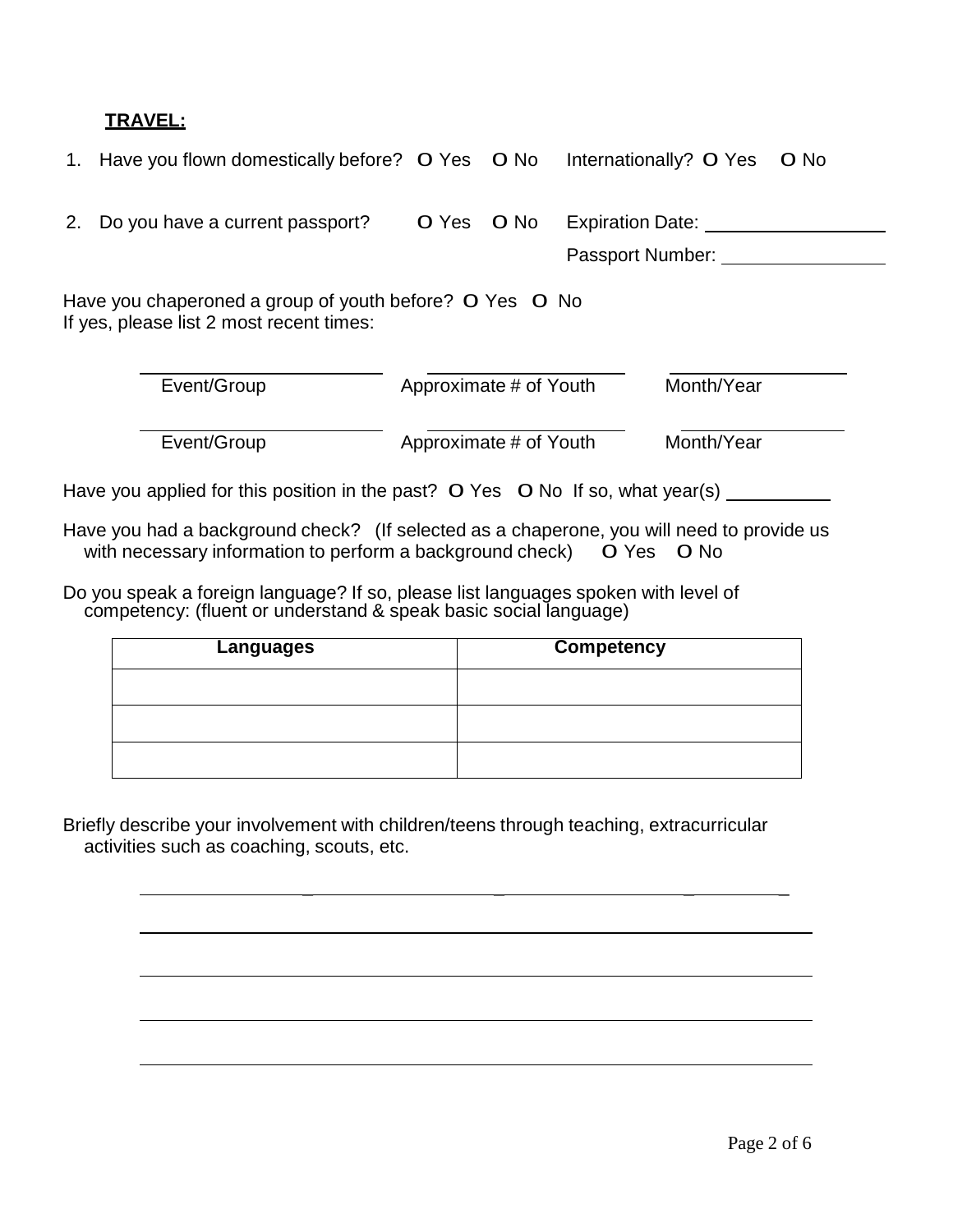Briefly describe your involvement to date with the Marlboro Youth Exchange Program:

 $\sim$   $\sim$   $\sim$   $\sim$   $\sim$ 

\_ \_ \_ \_

\_ \_ \_ \_

\_ \_ \_ \_

\_ \_ \_ \_

\_ \_ \_ \_

\_ \_ \_ \_

\_ \_ \_ \_

\_ \_ \_ \_

\_ \_ \_ \_

Briefly describe your experience with International travel:

Do you work for or contribute to the Marlboro Township community and in what capacity?

\_ \_ \_

\_ \_ \_

\_ \_ \_

\_ \_ \_

Please add any other comments you would like to include that would support your application:

\_ \_ \_

\_ \_ \_ \_

\_ \_ \_ \_

\_ \_ \_ \_

\_ \_ \_ \_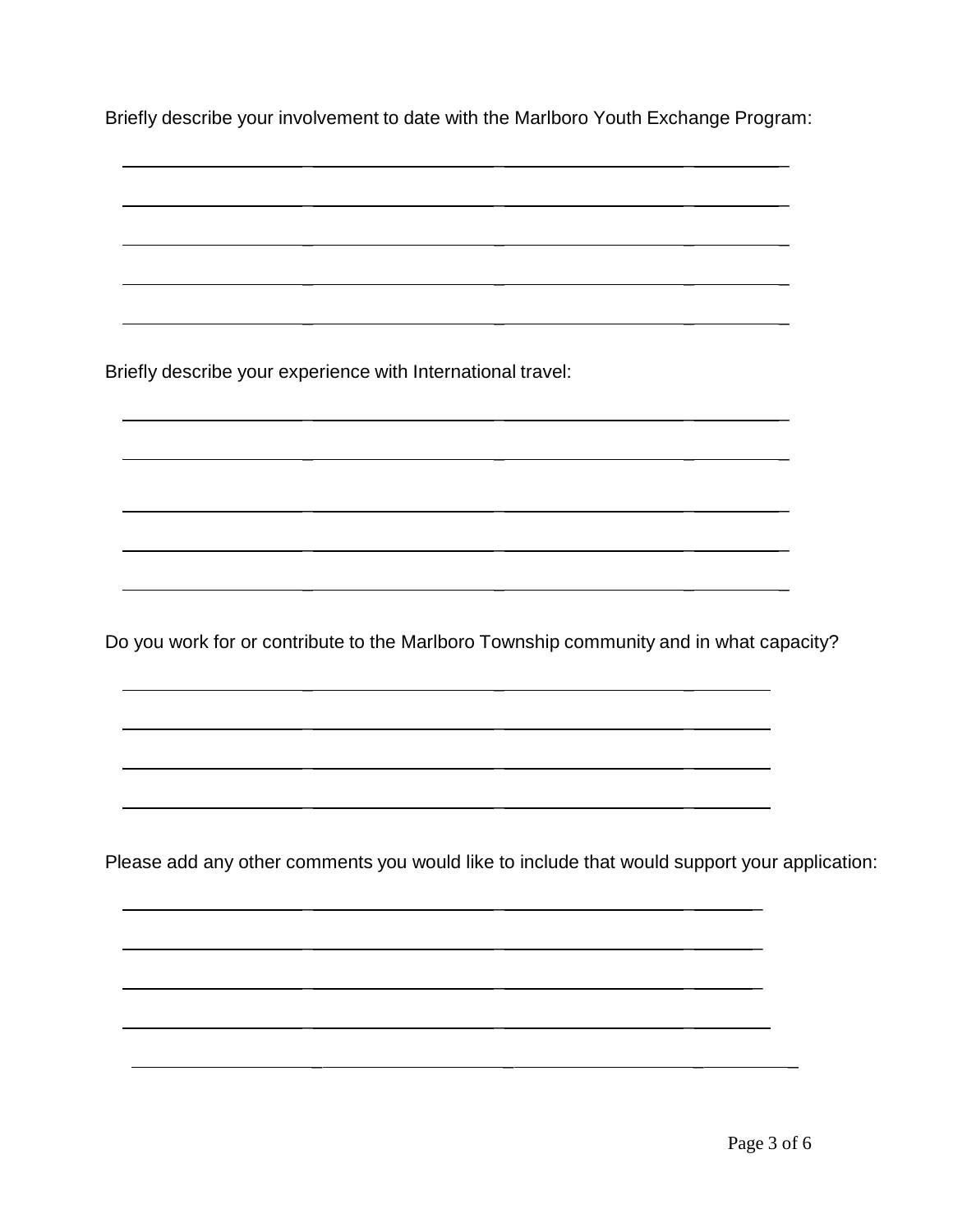# **REFERENCES:**

Please list 2 references:

| <b>Name</b> | <b>Address</b> | <b>Telephone</b> |
|-------------|----------------|------------------|
|             |                |                  |
|             |                |                  |
|             |                |                  |
|             |                |                  |
|             |                |                  |
|             |                |                  |
|             |                |                  |

I, the undersigned, agree to indemnify and hold harmless the Township of Marlboro and its officers, agents and employees from any and all costs, claims and liability arising out of my participation in this event. I do hereby waive any and all rights of claim damages or losses resulting from my participation in the Marlboro Youth Exchange Program and hereby assume liability for any loss, damage or other liability from such event.

PRINT Name of Applicant

X

Applicant's Signature Date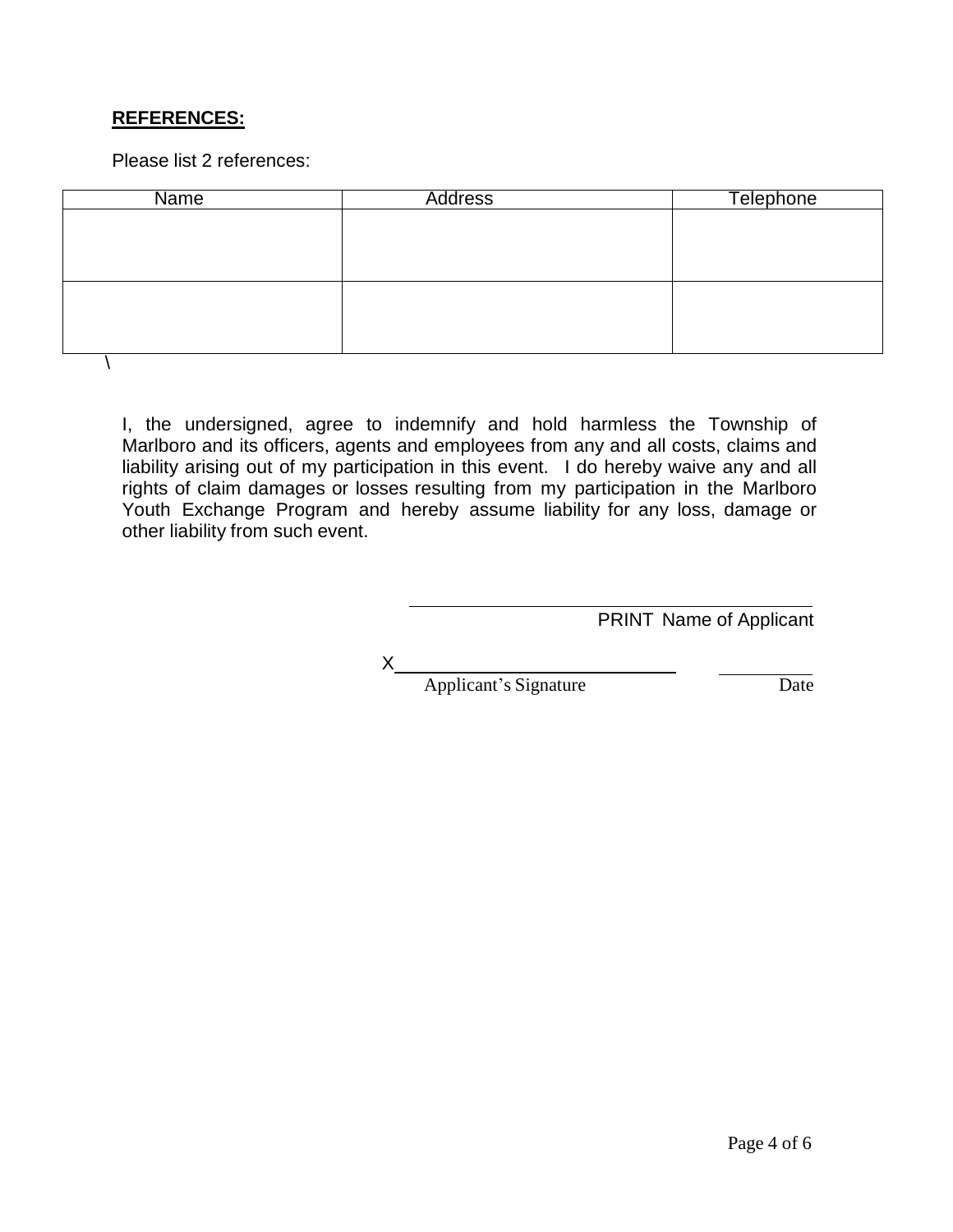| <b>NOTARIZED SIGNATURE FORM</b>                                                                                                                                                                                                                                                                       |                                               |  |  |  |
|-------------------------------------------------------------------------------------------------------------------------------------------------------------------------------------------------------------------------------------------------------------------------------------------------------|-----------------------------------------------|--|--|--|
|                                                                                                                                                                                                                                                                                                       |                                               |  |  |  |
| <b>STATE OF NEW JERSEY</b>                                                                                                                                                                                                                                                                            |                                               |  |  |  |
| <b>COUNTY OF MONMOUTH</b>                                                                                                                                                                                                                                                                             |                                               |  |  |  |
|                                                                                                                                                                                                                                                                                                       |                                               |  |  |  |
| $I,$<br>duly sworn, depose and say I am the above named person. I signed the foregoing<br>statement. I personally read and printed by hand, answers to each and every<br>question therein and I do solemnly swear that each and every answer is full, true<br>and correct in every respect.           |                                               |  |  |  |
| "Under Penalty of Law", a person who makes a false statement under oath or<br>equivalent affirmation, or swears or affirms the truth of such a statement<br>previously made, when he does not believe the statement to be true, is guilty of a<br>crime of the fourth degree in violation of 2C:28-2. |                                               |  |  |  |
|                                                                                                                                                                                                                                                                                                       | <b>Signature of Applicant</b>                 |  |  |  |
|                                                                                                                                                                                                                                                                                                       | 20                                            |  |  |  |
|                                                                                                                                                                                                                                                                                                       | <b>Notary Public or Commissioner of Deeds</b> |  |  |  |
|                                                                                                                                                                                                                                                                                                       |                                               |  |  |  |
|                                                                                                                                                                                                                                                                                                       |                                               |  |  |  |
|                                                                                                                                                                                                                                                                                                       |                                               |  |  |  |